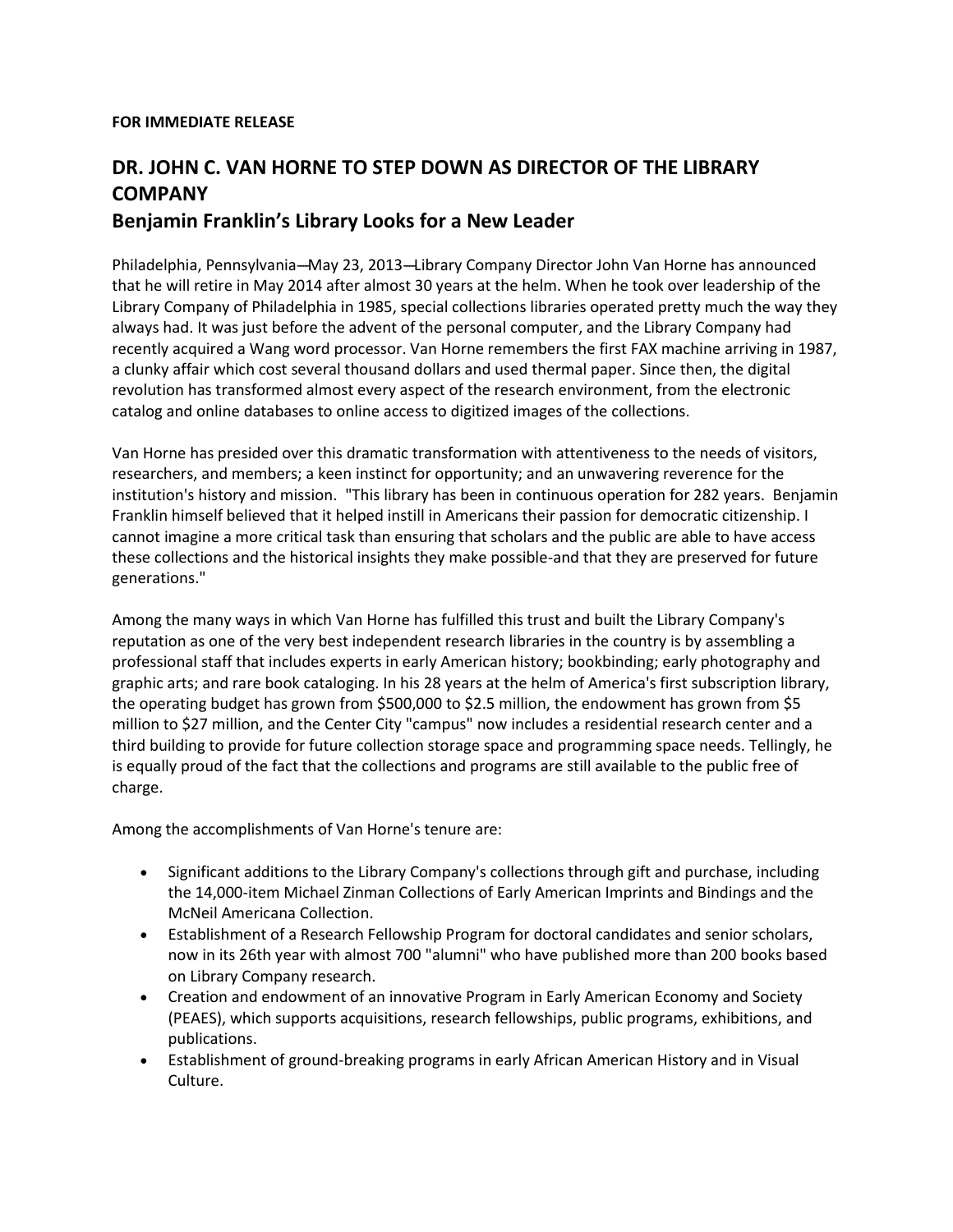- Major capital projects including renovation of a neighboring historic townhouse as a residential research center.
- More than forty major exhibitions; countless lectures, conferences, and other public programs; a robust publication program; and extensive collaborative ventures.

President B. Robert DeMento expresses the gratitude of the Board of Trustees by observing that "John Van Horne has made a profound contribution to the history of this nation, both through his dedicated stewardship of irreplaceable collections of rare early American books and prints and through his devotion to supporting the scholarship of others and, particularly, increasing access for young researchers. He has certainly put his stamp on this institution," continues DeMento, "and the Board has a very large task in front of us to fill his shoes. We are taking steps to be sure that we identify a leader who is capable of building on John's legacy as well as taking us into the next phase."

Van Horne, 63, will step down a year from now, in May 2014, allowing him time to make substantial progress on several projects before he leaves: securing endowment funds for the Program in African American History, expanding the Library Company's digitization efforts, and upgrading the systems in the 50-year-old main building so it can serve the needs of the Library Company for many years to come.

An elected member of the American Philosophical Society and the American Antiquarian Society, Van Horne received a bachelor's degree from Princeton University and a doctoral degree in history from the University of Virginia. He has served as President of the Independent Research Libraries Association and currently serves on the Board of the Philadelphia Area Center for the History of Science; the Committee on Library of the American Philosophical Society; and the Academic Affairs Committee of Winterthur Museum, Garden & Library. He is Chair of the Victorian Society Scholarship Fund and has previously served on the boards of the Benjamin Franklin Tercentenary, the National Humanities Alliance, and the Abraham Lincoln Foundation of the Union League of Philadelphia. He has edited or co-edited numerous volumes and published a large number of scholarly articles.

## **The Library Company of Philadelphia**

The Library Company of Philadelphia is an independent research library specializing in American history and culture from the 17th through the 19th centuries. Founded in 1731 by Benjamin Franklin, the Library Company is America's oldest cultural institution and served as the Library of Congress from the Revolutionary War to 1800. The Library Company was the largest public library in America until the Civil War and includes the extensive personal libraries of such prominent early American bibliophiles such as James Logan. Open to the public free of charge, the Library Company houses an extensive collection of rare books, manuscripts, broadsides, ephemera, prints, photographs, and works of art, and the second largest holding of early American imprints. Particular strengths of the collection include economic history, women's history, African American history, history of medicine, history of philanthropy, and visual culture. To find out more, please visit [www.librarycompany.org.](http://www.librarycompany.org/)

**Contact: Alison McMenamin Publicity, Events, and Programs Coordinator amcmenamin@librarycompany.org (215)546-3181**